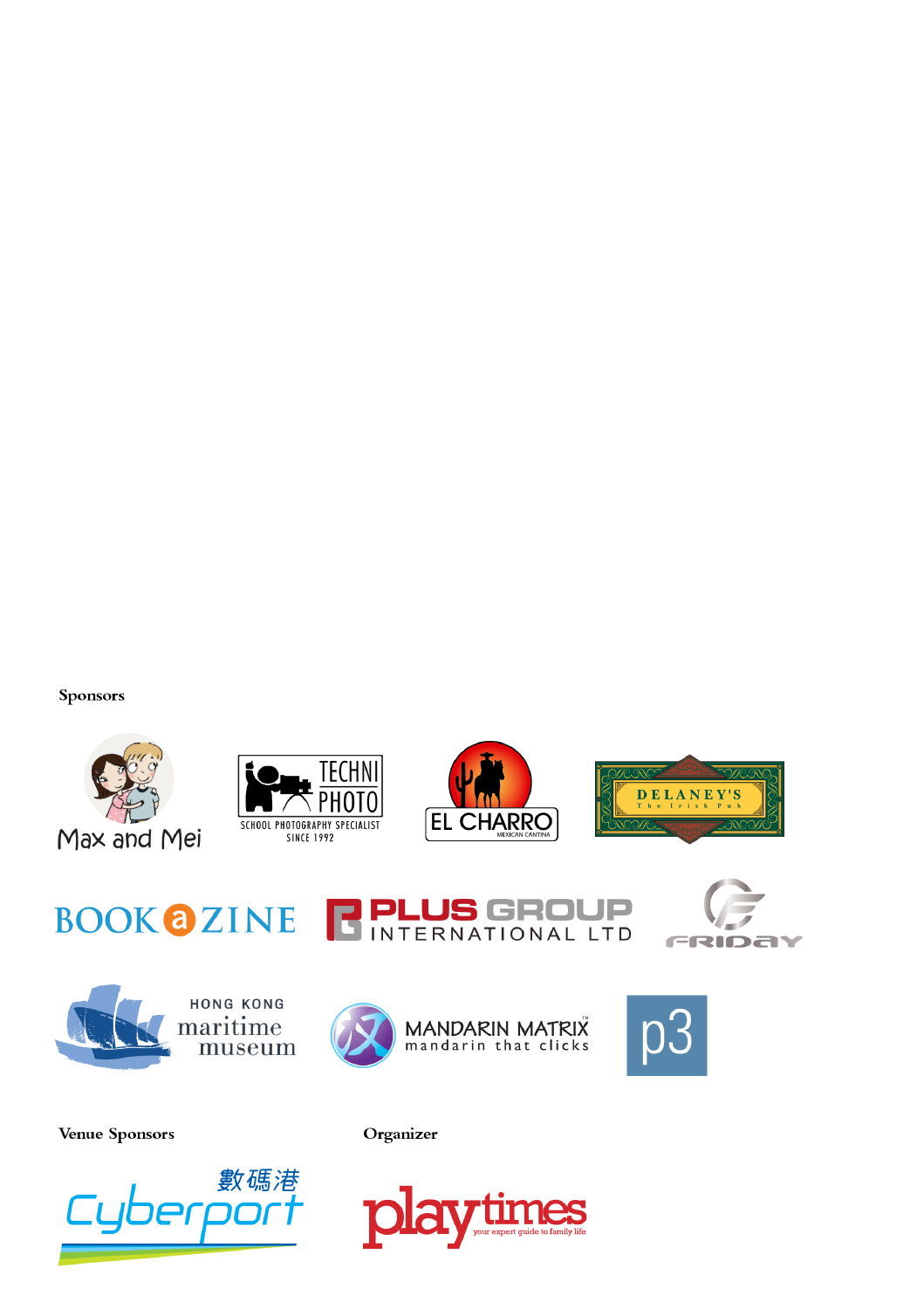

# **New Tales from the Mogao Grottoes**

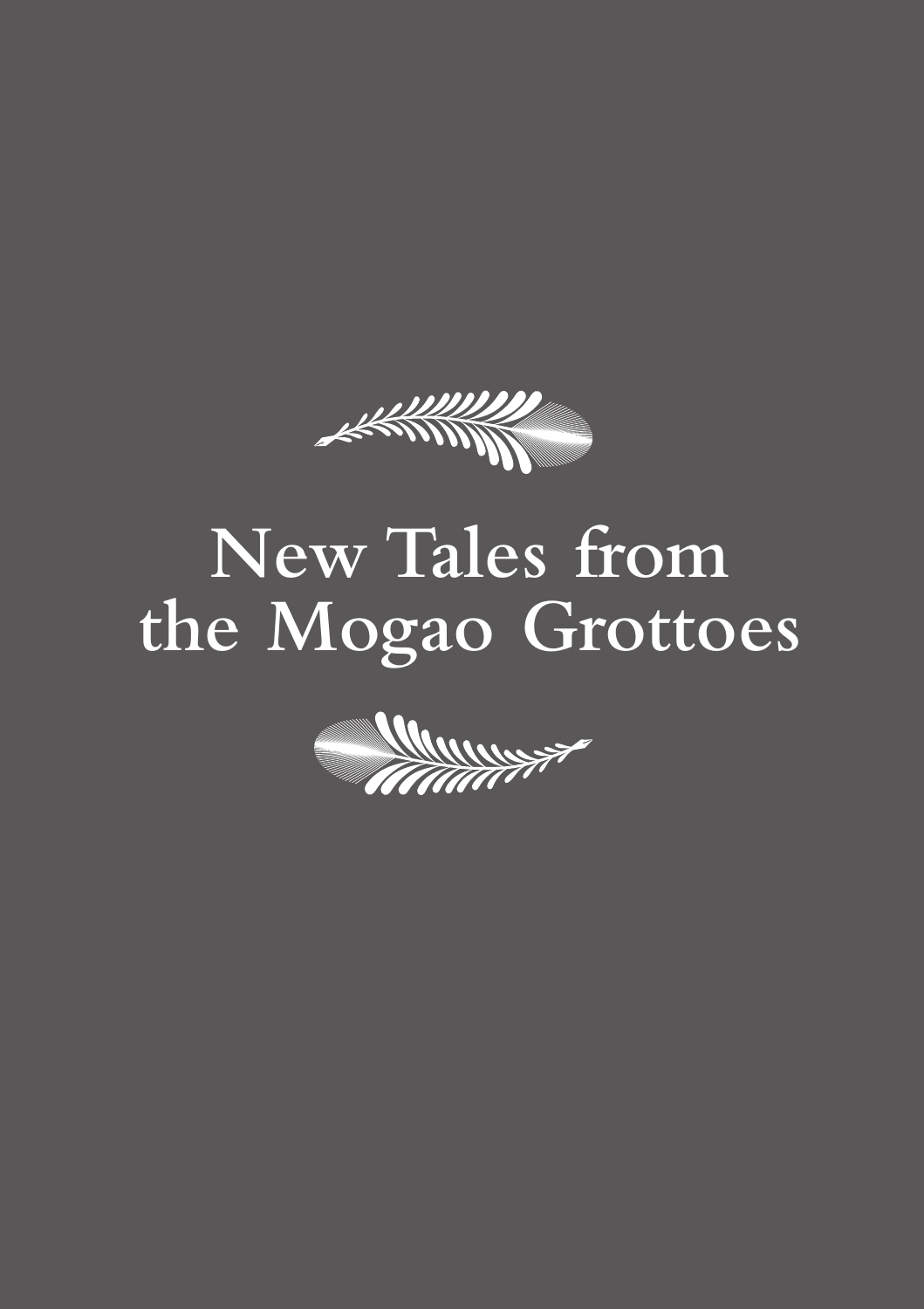# **Contents**

#### **Foreword**

| 7  |
|----|
| 10 |
| 14 |
| 15 |
| 18 |
| 23 |
| 25 |
| 26 |
| 31 |
| 32 |
| 34 |
| 36 |
| 38 |
| 43 |
| 45 |
| 48 |
| 55 |
| 59 |
| 62 |
| 63 |
|    |

# **Fiction – Group 1**

| Scott, Su Yifei         | 65 |
|-------------------------|----|
| Wong, Hei Nam Sophie    | 66 |
| Desai, Ishaani          | 67 |
| Lee, Jun Ya Sophie      | 68 |
| Wu, Cheuk Yiu Charlotte | 60 |

# **Fiction – Group 2**

| Hadi, Zayna              | 71 |
|--------------------------|----|
| Chow, Cherlin            | 73 |
| Lit, Chloe               | 75 |
| Tung, Wing Kiu Elizabeth | 77 |
| Zhu, Ethan               | 79 |
| Omoto, Yuna              | 81 |
| Hom, Hang Tung Audrey    | 83 |
| Wang, Zoi Sum Serena     | 85 |
| Wong, Ella               | 87 |
| Arrowsmith, Lucia        | 89 |
| Lo Ka Wai Jaymee         | Q1 |
|                          |    |

| Han, Zi Wei Elaine    | 93 |
|-----------------------|----|
| Wong, Christian Jake  | 95 |
| Ting, Paige           | 97 |
| Sze, Yuen Hei Kristen | 99 |

# **Fiction – Group 3**

| Kinjo, Yushin                 | 102 |
|-------------------------------|-----|
| Yahyagil, Ayla                | 105 |
| Cheung, Chung Miu Bethany     | 108 |
| Chan, Kate                    | 111 |
| Tse, Laila                    | 113 |
| Zhuo, Chloe                   | 115 |
| Chan, Bo Wen                  | 118 |
| Lai, Charlotte                | 121 |
| Zhou, Madison                 | 124 |
| Tse, Lap Wo Liam              | 128 |
| Li, Ming Yan Emily            | 131 |
| Mazzacurati-Newman, Daisy-Mae | 135 |

### **Fiction – Group 4**

| Fu, Cheuk Yiu Tiffany  | 140 |
|------------------------|-----|
| Tsai, Maddie           | 144 |
| Zhao, Rou              | 147 |
| Tsang, Eric            | 152 |
| So, Audrey             | 157 |
| Yuen, Leyan            | 162 |
| Ngai, Ngo Nam Markus   | 167 |
| Wong, Cheuk Chi Cherry | 172 |
| Chen, Yu Chi Charlotte | 179 |
| Cheung, Ka Yui         | 184 |
|                        |     |

# **Fiction – Group 5**

| Yu, Vivian       | 190 |
|------------------|-----|
| Eyunni, Gayathri | 195 |
| Lam, Errin       | 201 |

#### **Fiction – Group 6**

| Chan, Pang Sang Isaac | 205 |
|-----------------------|-----|
| Bridgeford, Hana      | 206 |
| Chung, Karson         | 207 |
| Law, Wai Lok          | 208 |
| Mohinani, Kimberly    | 200 |
| Overholsen, Kenzo     | 210 |
|                       |     |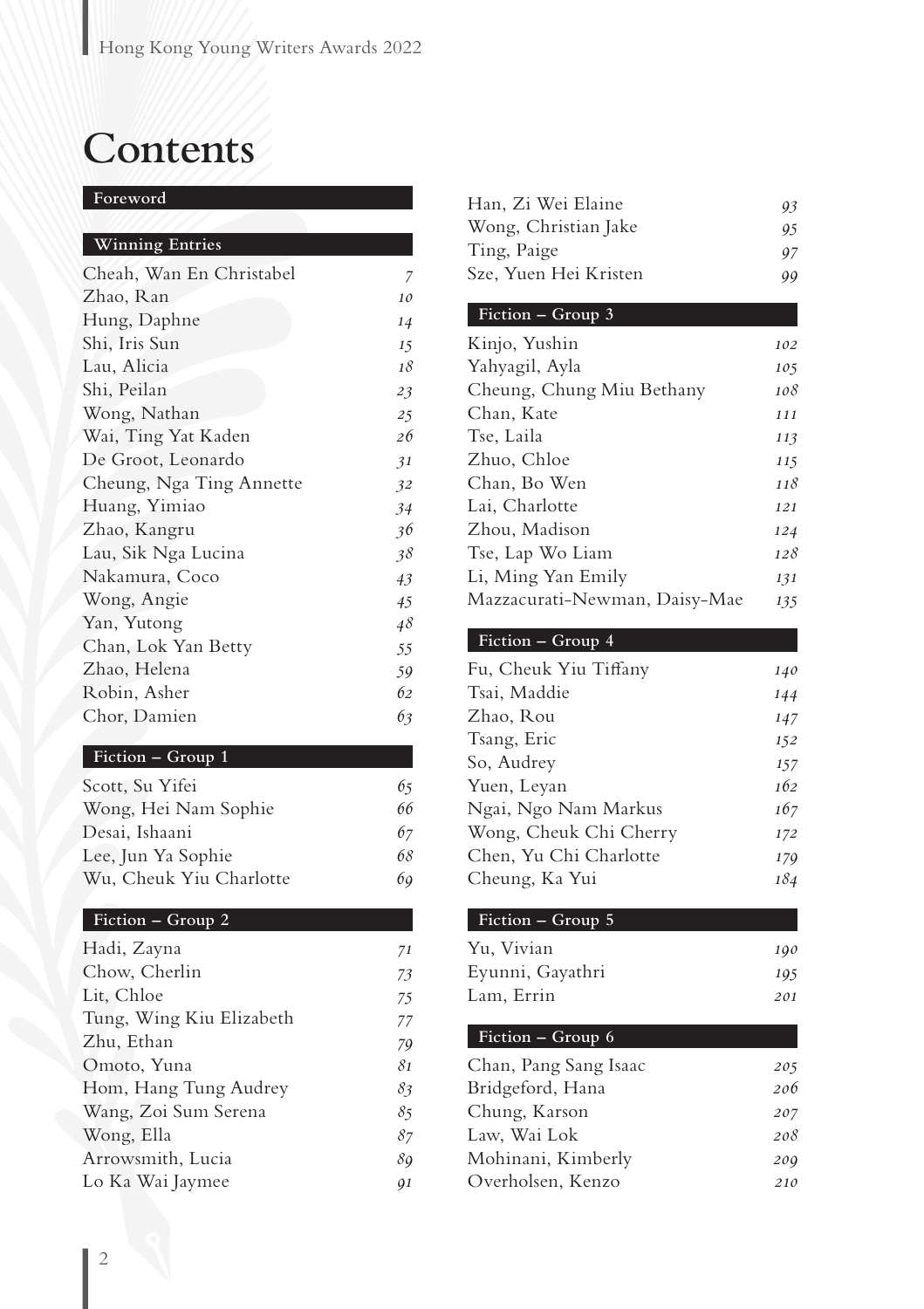| Ransom, Jake | 211 |
|--------------|-----|
| Tong, Josiah | 212 |
| Vora, Jaanav | 213 |
| Siu, Natalie | 214 |

#### **Non-Fiction – Group 1**

| Wright, Daniel       | 217 |
|----------------------|-----|
| Lee, Madeleine Sofia | 218 |

## **Non-Fiction – Group 2**

| Tang, Chun Yin | 220 |
|----------------|-----|
| Li, Tan        | 222 |
| Wang, Alice    | 225 |

#### **Non-Fiction – Group 3**

| Fung, Sum Yi Emily | 228 |
|--------------------|-----|
| Hu. Catherine      | 231 |

#### **Non-Fiction – Group 4**

| Choi, Danny             | 235 |
|-------------------------|-----|
| Chung, Mong Joo Nicole  | 238 |
| Chou, Cheuk Yan Ambrose | 243 |
| Kwan, Cheuk Long        | 248 |

### **Poetry – Group 1**

| Wong, Hiu Wai Elizabeth | 253 |
|-------------------------|-----|
| Du, Zhuoxuan            | 254 |

#### **Poetry – Group 2**

| Lee, Nok Ching Chloe | 256 |  |
|----------------------|-----|--|
| Sung, Zhi Yin        | 258 |  |
| Wong, Hei Lam        | 260 |  |
| Chan, Him Jonah      | 262 |  |

#### **Poetry – Group 3**

| Wu, Kasper  | 265 |
|-------------|-----|
| Wei, Joy    | 268 |
| Mok, Si Kei | 273 |
| Lin, Lola   | 275 |

# **Poetry – Group 4**

| Fong, Hoi Ching      | $27\delta$ |
|----------------------|------------|
| Li, Cheuk Tung Elena | 281        |

| Poetry - Group 5           |     |
|----------------------------|-----|
| Chaudhuri, Aishani         | 285 |
| Lam, Haidee                | 287 |
| Tsai, Solomon              | 288 |
| Poetry – Group $6$         |     |
| Chen, Ue                   | 291 |
| Choi, Mattea Abbey         | 291 |
| Chu, Ka Lok                | 292 |
| Ryan, Ffion Angela         | 292 |
| Wong, Euan                 | 293 |
| Poetry – Group 7           |     |
| Chau, Kirsten Hannah       | 295 |
| Ching, Jonathan Liam       | 295 |
| Ching, Matthew James       | 296 |
| Kwan, Jordan               | 296 |
| Leung, Chun Yin, Darren    | 297 |
| Lin, Adrian                | 297 |
| Lowther, Jessica Kate – 15 | 298 |
| Mak, Arthur                | 298 |
| So, Yan Tung               | 299 |
| Tang, Sze Chai Adrienne    | 299 |

#### **Letters from our sponsors**

# **Cover Arts** Chan, Kayden *311* Wong, Hing Ngai Angela *312* Gao, Ge *313* Choy, Aiden *314* Kam, Kaitlyn *315* Chen, An Yao *316* Song, Ziyi *317* Yang, Baolin *318* Zong, Zifeng *319* Bi, Taryn Liane *320* Chu, Ka Lok *321* Lau, Yu Yan Ian *322* Robin, Asher *323* Sung, SangEun Eunice *324* Wong, Jing Yuk Euan *325*